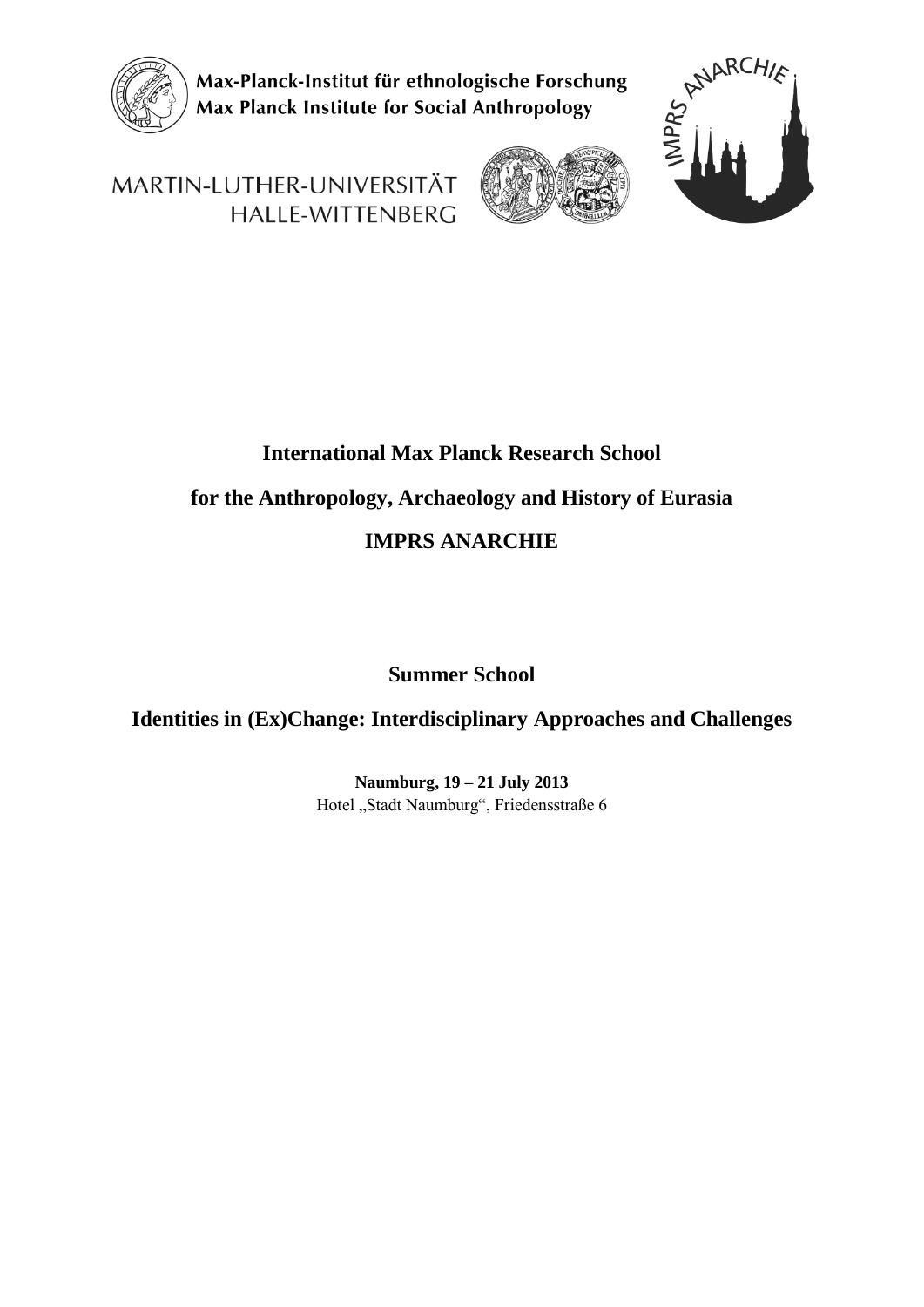## **Identities in (Ex)Change: Interdisciplinary Approaches and Challenges**

#### **Friday, 19 July**

11:45-12.00 Welcome address

#### **Section 1: Continuity within Change**

- 12:00-13:30 *Alexander Etkind* (University of Cambridge): Fur, Oil, and the Human History of Northern Eurasia Chair: *Jakub Štofaník*
- 13:30-15:00 Lunch
- 15:00-16:30 Continuity within Change in anthropological and archaeological perspectives: *Dittmar Schorkowitz* (Max Planck Institute for Social Anthropology) *Johannes Litzel* (Martin Luther University Halle-Wittenberg) Chair: *Karoline Rolle*
- 16:30-17:00 Coffee break 17:00-19:00 Workshop (student presentations) 20:00 Dinner at "Weingut Hey", Weinberge 1a

#### **Saturday, 20 July**

7:00-10:00 Breakfast

#### **Section 2: Ritual and Exchange**

- 9:30-11:00 *Bruce Grant* (New York University): Rites and (Negative) Reciprocities: A view from the Caucasus Chair: *Elisa Kohl-Garrity*
- 11:00-11:30 Coffee break
- 11:30-13:00 Ritual and Exchange in historical and archaeological perspectives: *Andreas Pečar* (Martin Luther University Halle-Wittenberg) *François Bertemes* (Martin Luther University Halle-Wittenberg) Chair: *Leah Cheung*
- 13:00-14:30 Lunch

#### **Section 3: Social (F)Actors of Change**

- 14:30-16:00 *Roberto Risch* (Universitat Autònoma de Barcelona): Social Resistance as a (F)Actor of Social Change: Theoretical considerations and some archaeological examples Chair: *Tobias Neuser*
- 16:00-16:30 Coffee break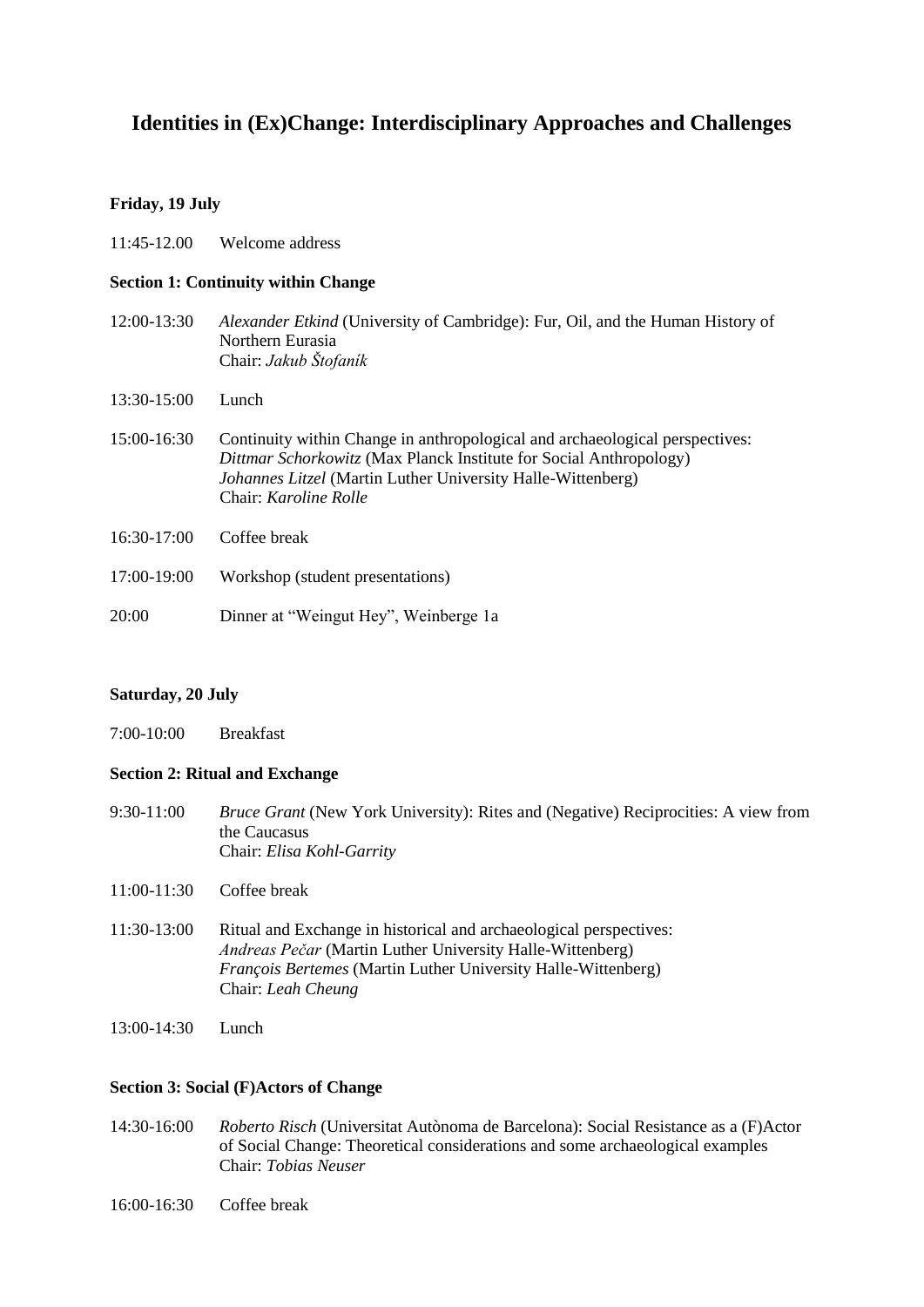| 16:30-18:00 | Social (F)Actors of Change in historical and anthropological perspectives:<br><i>Michael G. Müller</i> (Martin Luther University Halle-Wittenberg)<br>Christoph Brumann (Max Planck Institute for Social Anthropology)<br>Chair: Daniel Delchev |
|-------------|-------------------------------------------------------------------------------------------------------------------------------------------------------------------------------------------------------------------------------------------------|
| 18:00-20:00 | Meeting of the Principal Faculty<br>Meetings Ph.D students $\&$ guests                                                                                                                                                                          |

20:30 Dinner at "Steak & Meer", Salzstraße 33

### **Sunday, 21 July**

| 7:00-10:00  | <b>Breakfast</b>                                                 |
|-------------|------------------------------------------------------------------|
| 9:30-11:00  | Closing session<br>Chair: Andreas Motsch (University of Toronto) |
| 11:00-11:30 | Coffee break                                                     |
| 11:30-13:00 | General assembly (Principal Faculty & Ph.D students)             |
|             |                                                                  |

15:00 Cathedral visit